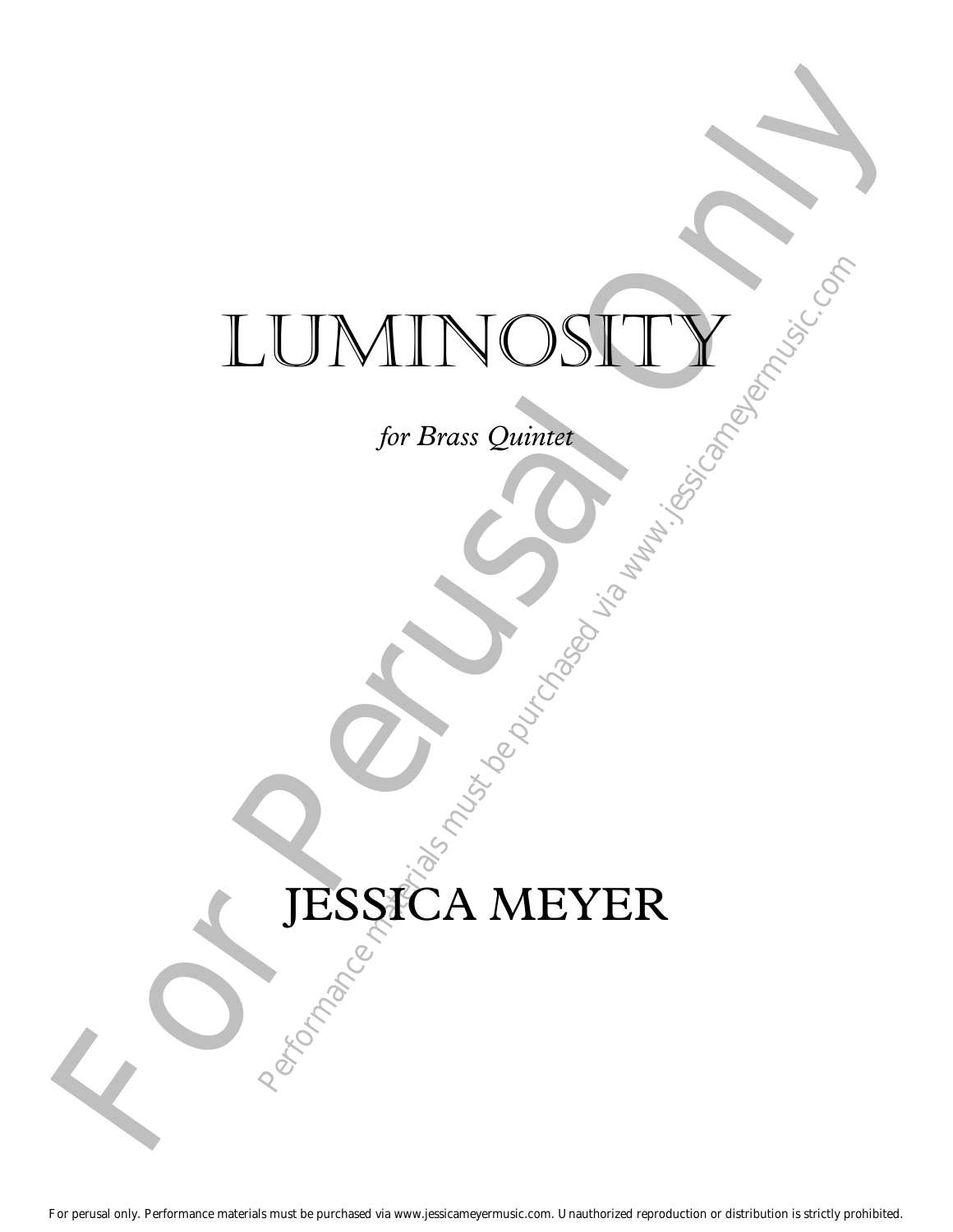## LUMINOSITY

## *for Brass Quintet*

**6'**

NOSITY<br>
winntet<br>
splotes how brass instruments can conver the essence of various<br>
splotes how brass instruments can conver be essence of various<br>
cost wis instruments are unique to brass instruments, this work<br>
can series For *Brusse Quintet*<br>
Torrists Quintet  $\alpha$ <br>
The *Draws Quintet*<br>
The *Company of Conditions*  $\alpha$  and  $\alpha$  and  $\alpha$  and  $\alpha$  and  $\alpha$  and  $\alpha$  and  $\alpha$  and  $\alpha$  and  $\alpha$  and  $\alpha$  and  $\alpha$  and  $\alpha$  and  $\alpha$  and  $\alpha$  and "Luminosity" explores how brass instruments can convey the essence of various forms of light, both visible and invisible. While combining both expected and unexpected colors and textures that are unique to brass instruments, this work strives to capture a series of moments - from light that illuminates certain aspects of nature to the ineffable kind that radiates from within a particular person.

This was commissioned by the Women Composers Festival of Hartford in honor of its 16th Annual Festival, and is dedicated to my son Ethan - because "Within you is The Light of a Thousand Suns" (Robert Adams).

Many thanks to the American Brass Quintet for touring the work and making it their own.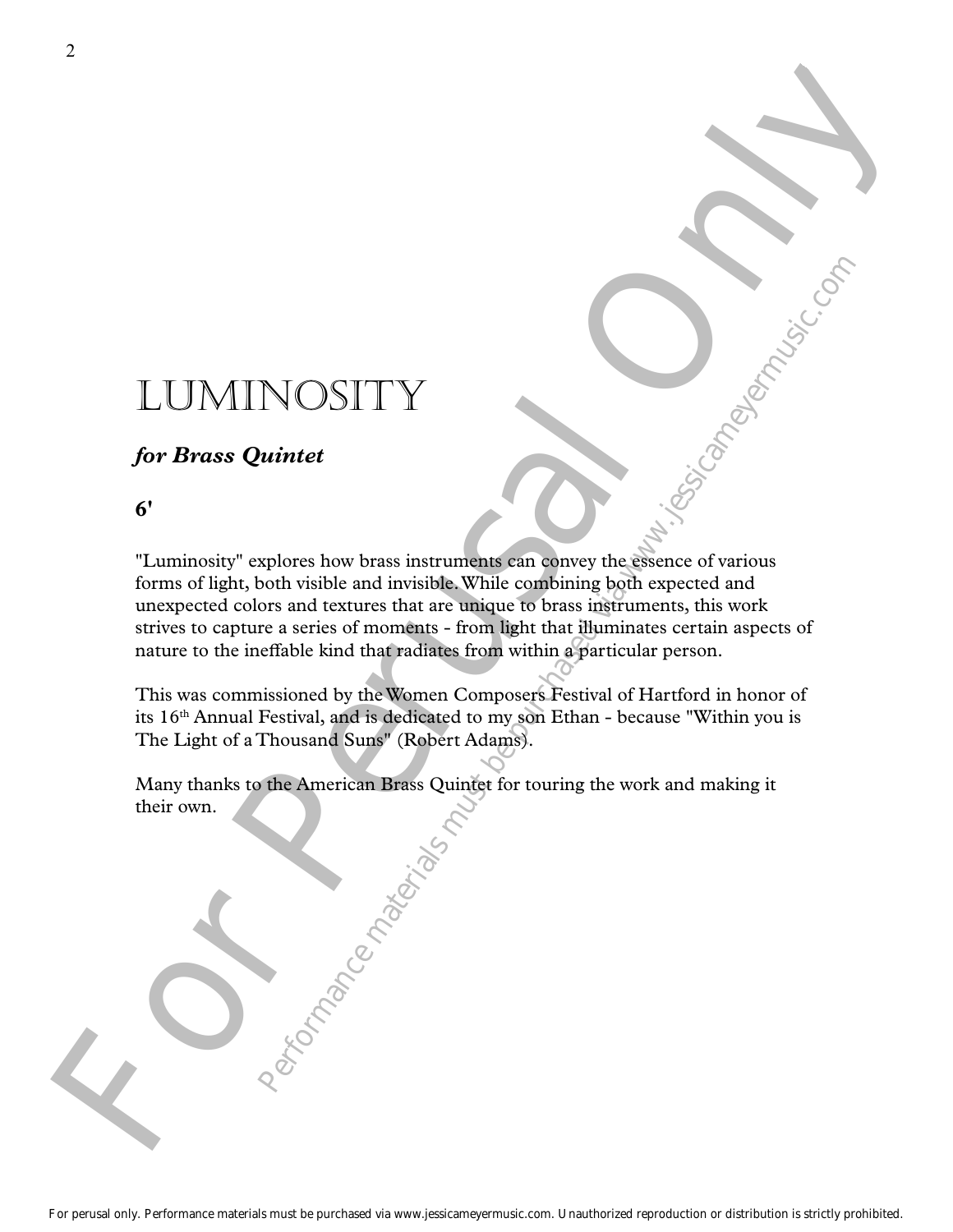

<sup>©2016</sup> by JMM Publishing (BMI). All rights reserved.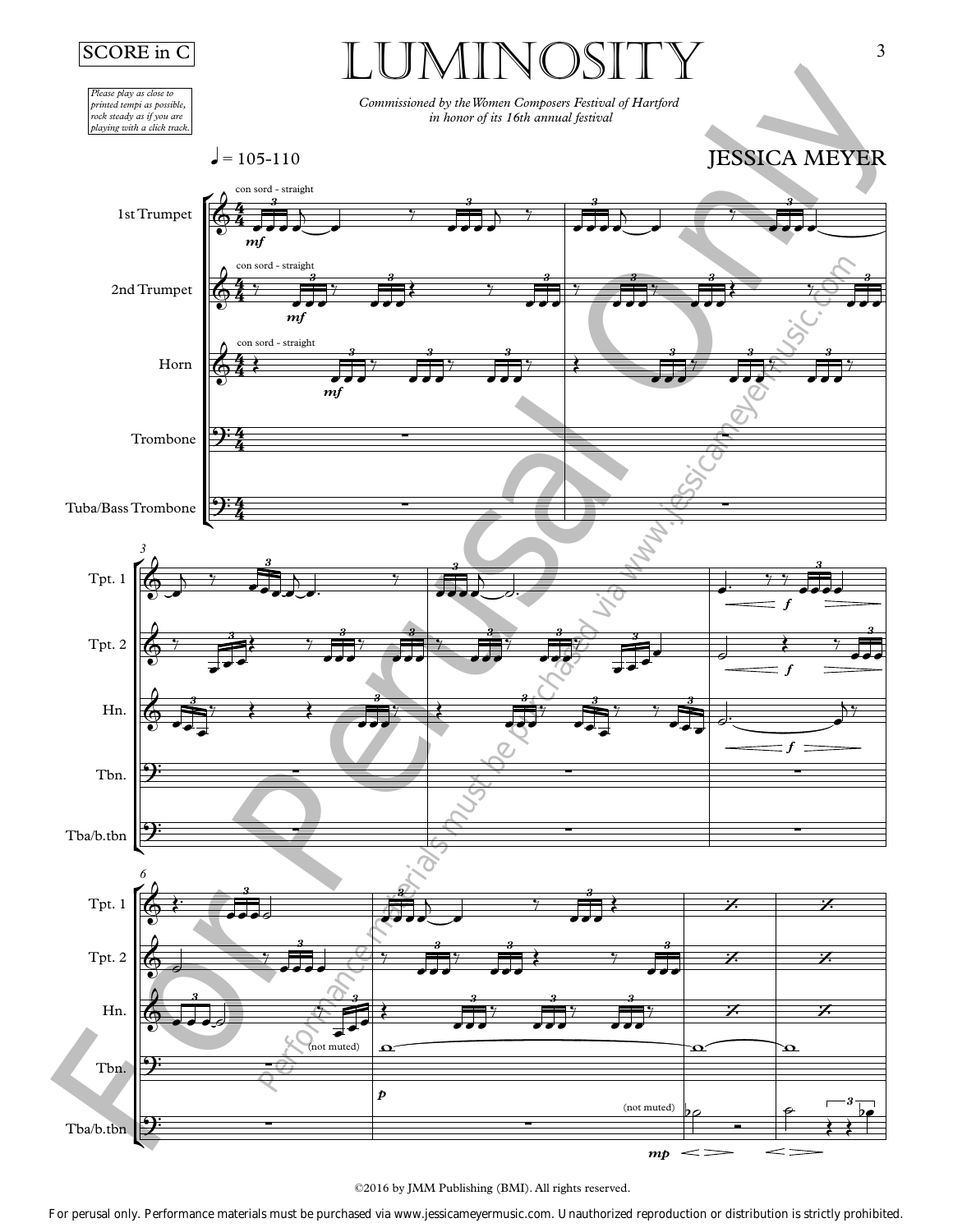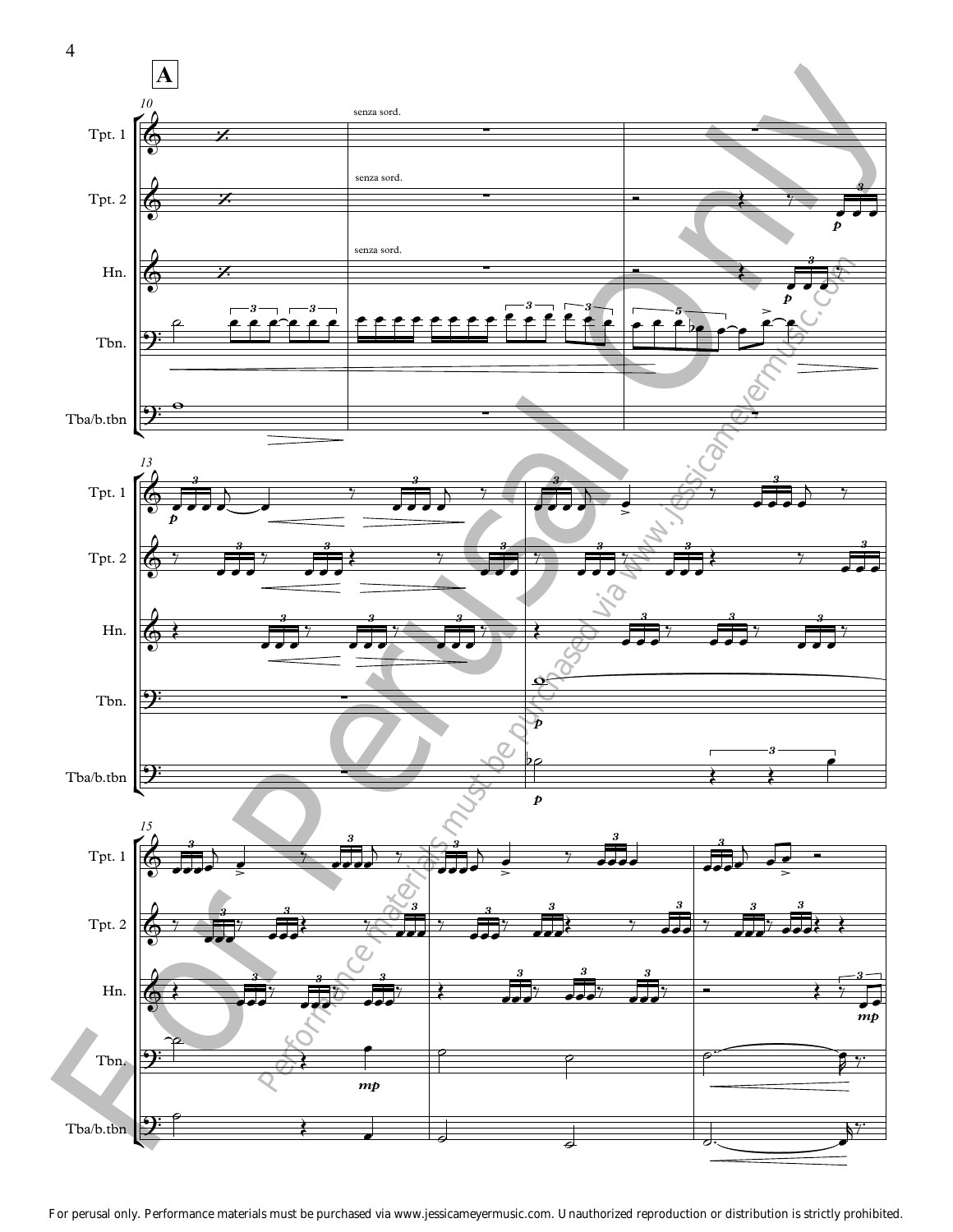

For perusal only. Performance materials must be purchased via www.jessicameyermusic.com. Unauthorized reproduction or distribution is strictly prohibited.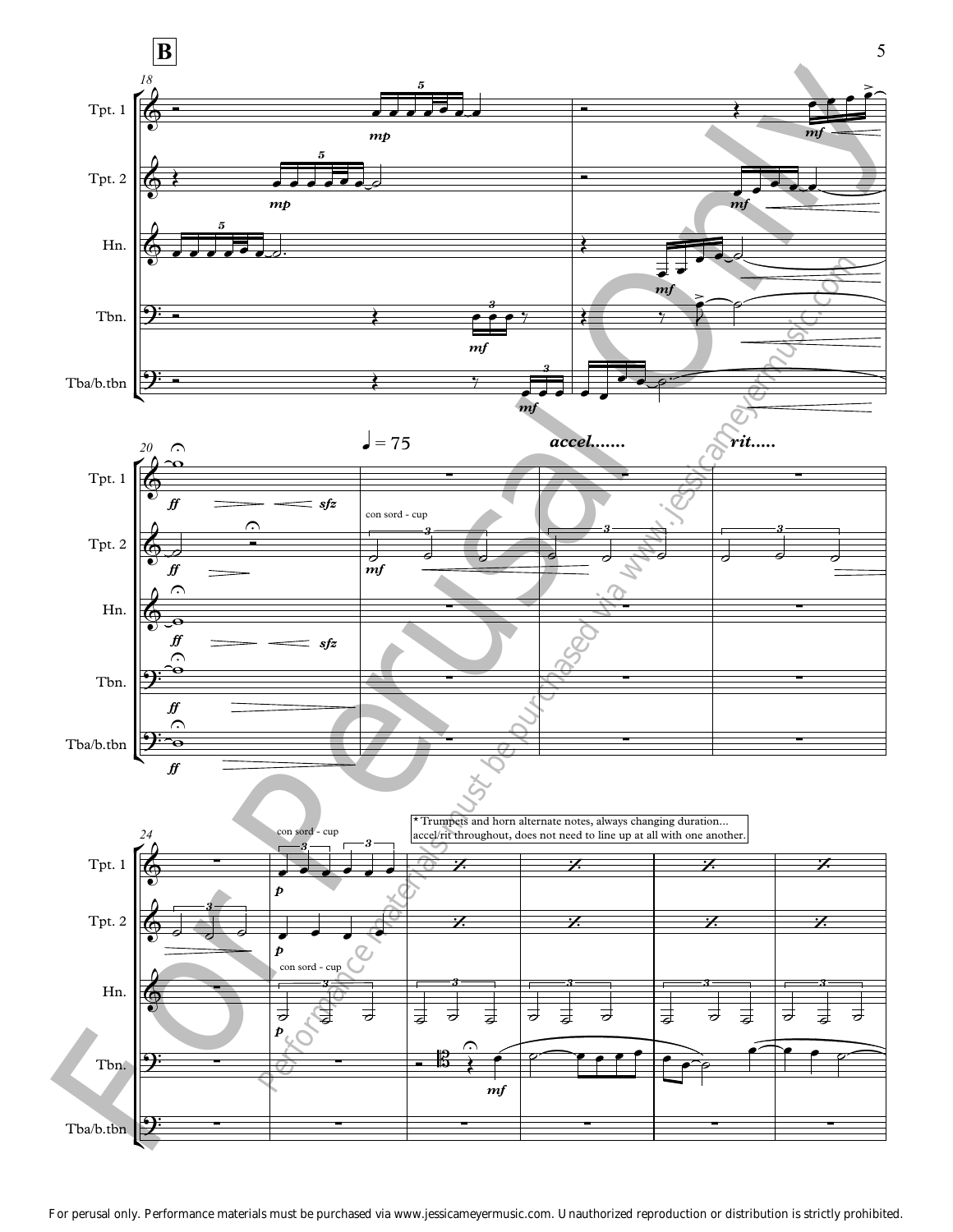

For perusal only. Performance materials must be purchased via www.jessicameyermusic.com. Unauthorized reproduction or distribution is strictly prohibited.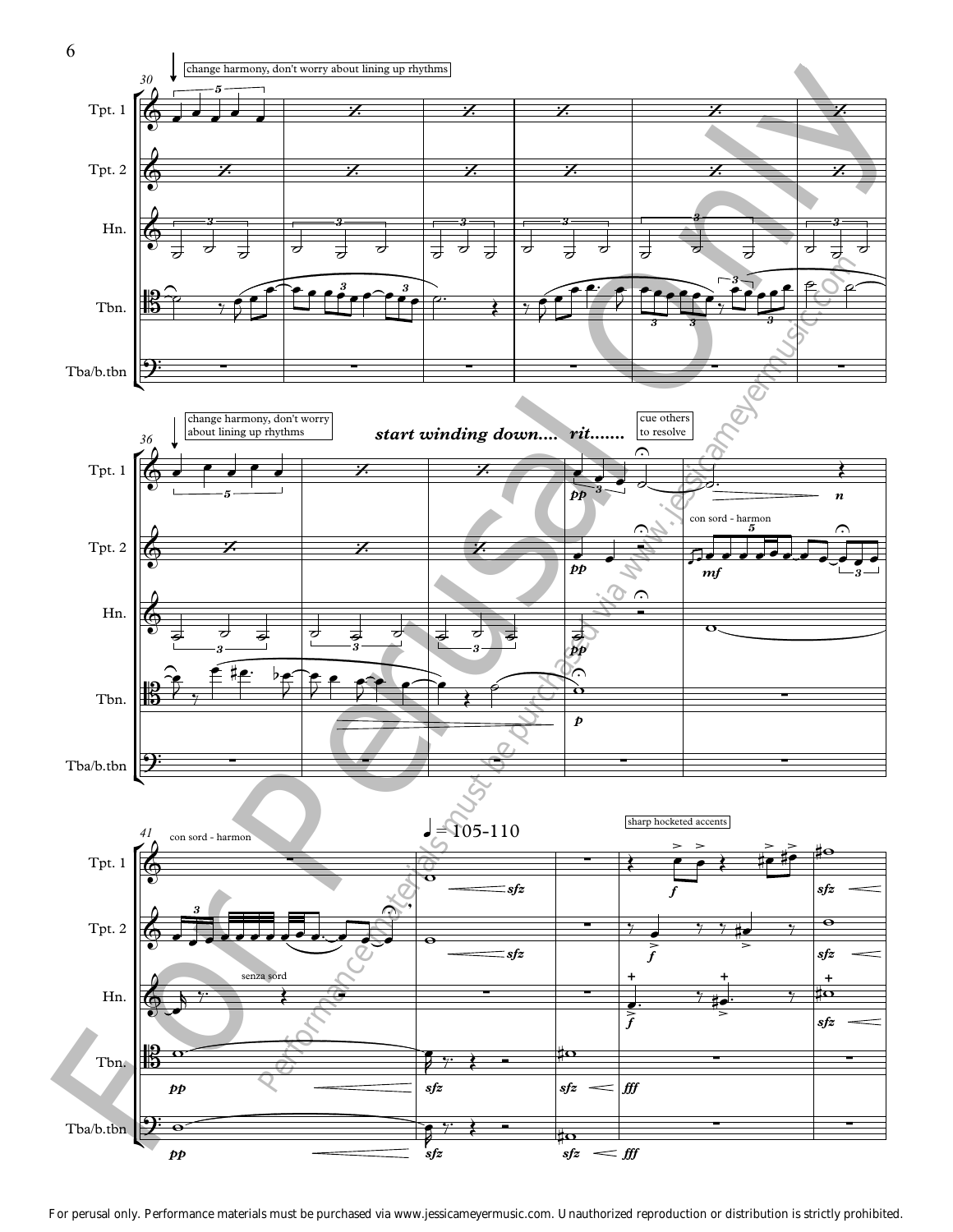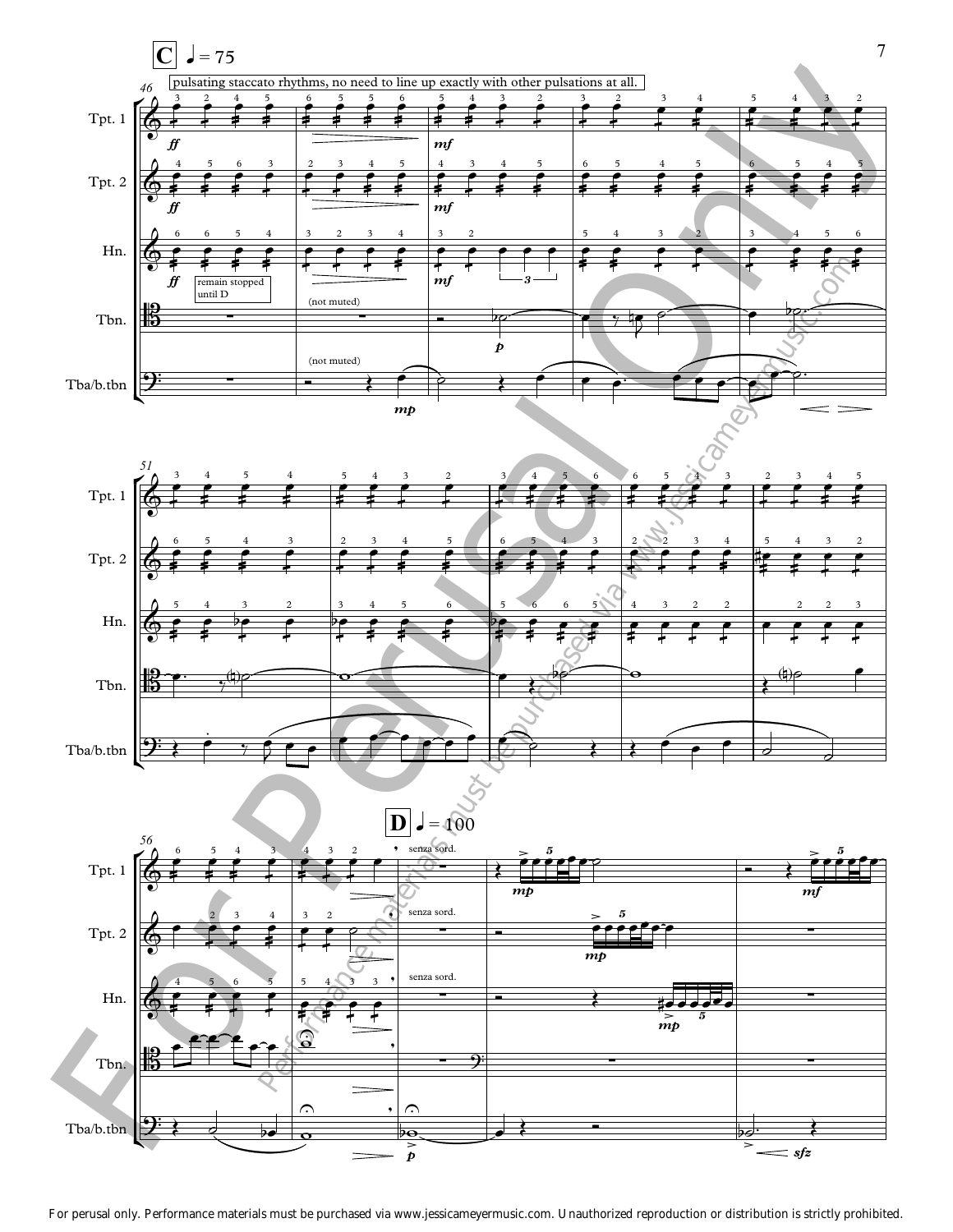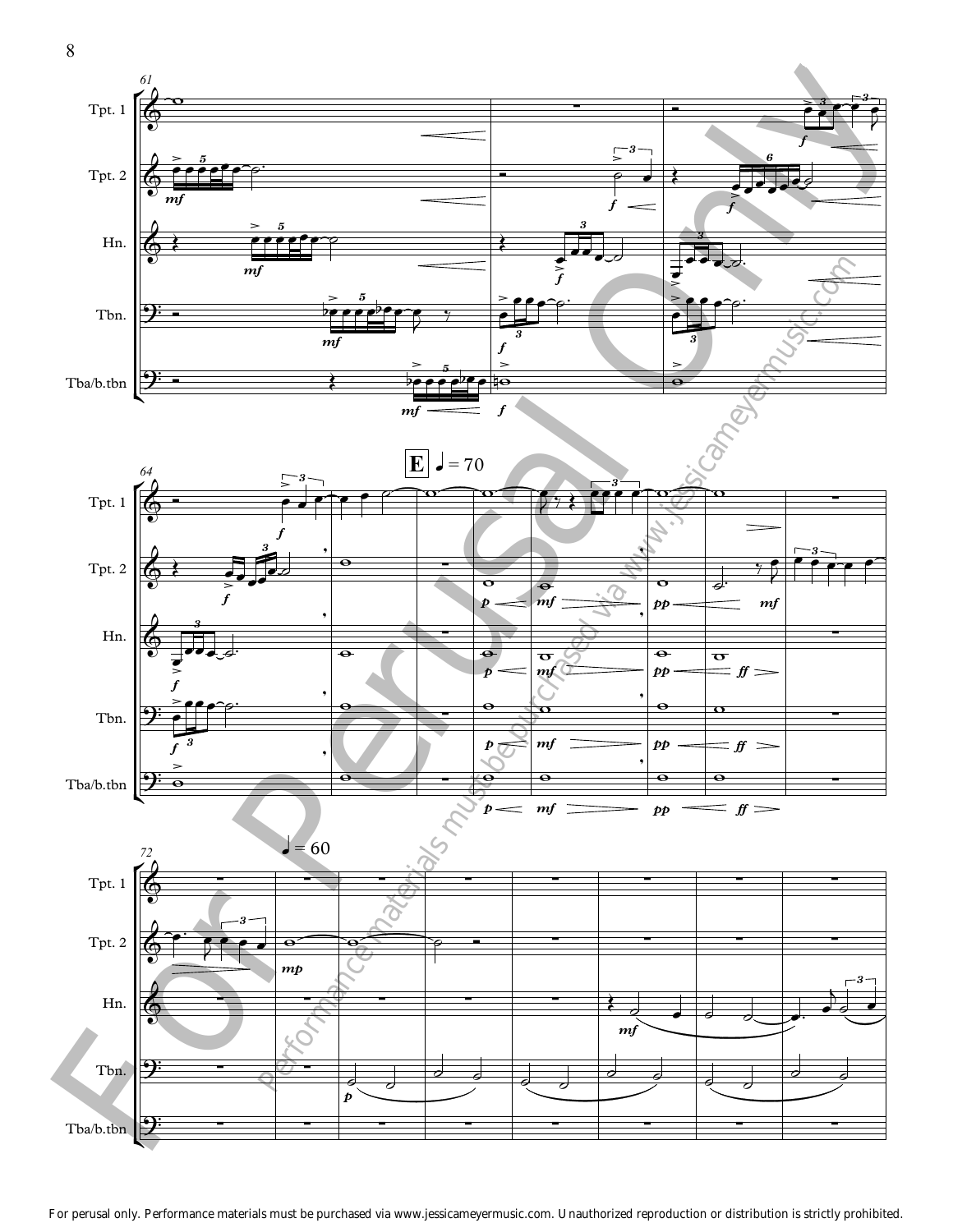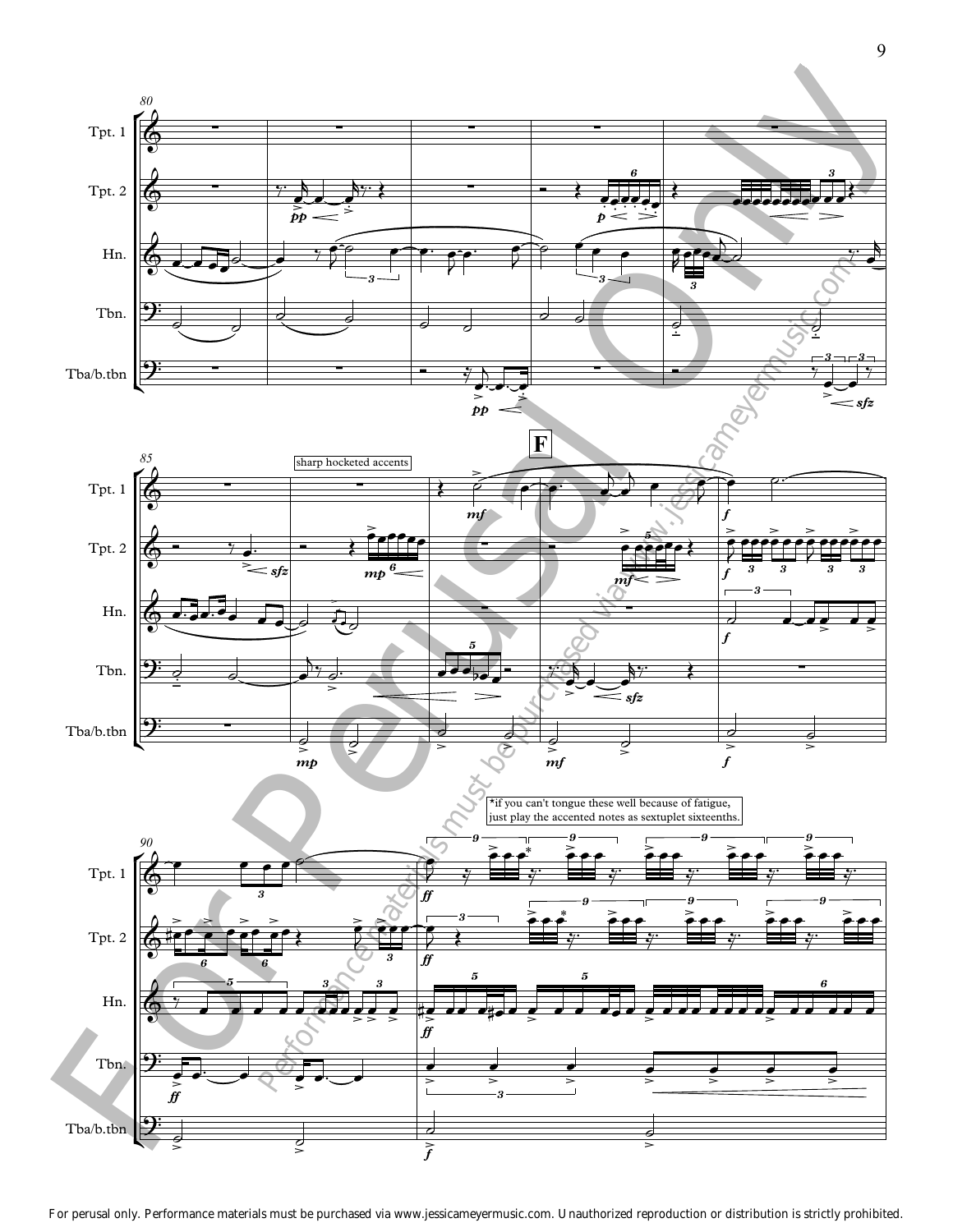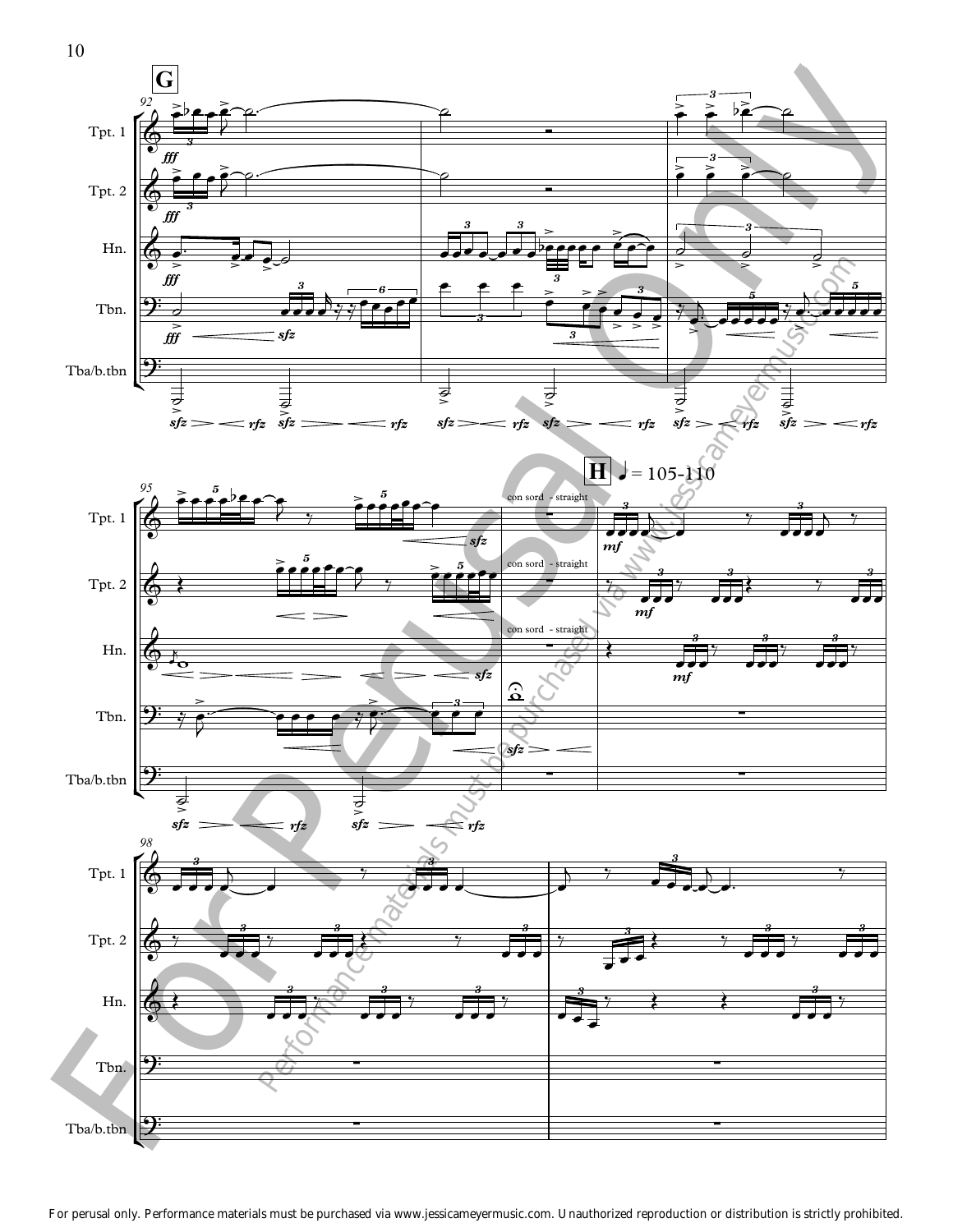